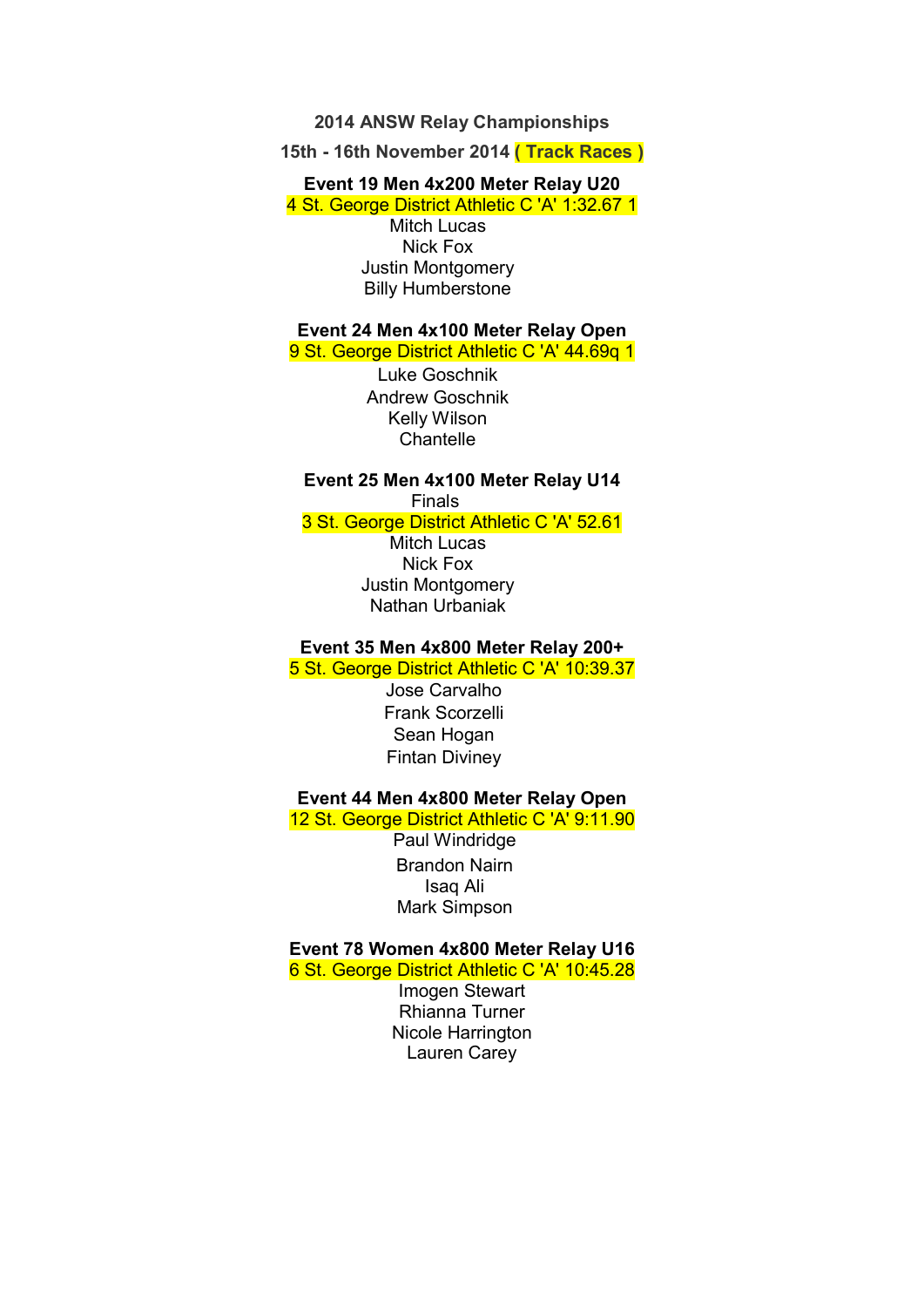# **Event 81 Men 4x400 Meter Relay 200+**

2 St. George District Athletic C 'A' 4:37.29

Rene Goschnik Dave Sullivan Sean Hogan Chris Mullen

#### **Event 99 Men 4x1500 Meter Relay 200+**

3 St. George District Athletic C 'A' 20:48.23 7 St. George District Athletic C 'B' 23:42.71

> Dave Sullivan Jose Carvalho Bryce England Kim Delaney Sean Hogan Chris Mullen Jim Owens Glen Ison

### **Event 102 Men 4x1500 Meter Relay U20**

5 St. George District Athletic C 'A' 18:52.87

Nathan Breen Chris Breen Mark Simpson Daniel Ison

#### **Event 107 Women 4x1500 Meter Relay 160+**  1 St. George District Athletic C 'A' 21:46.79

Karen Stanley Robyn Basman Suzanne Harrington Alia Karaman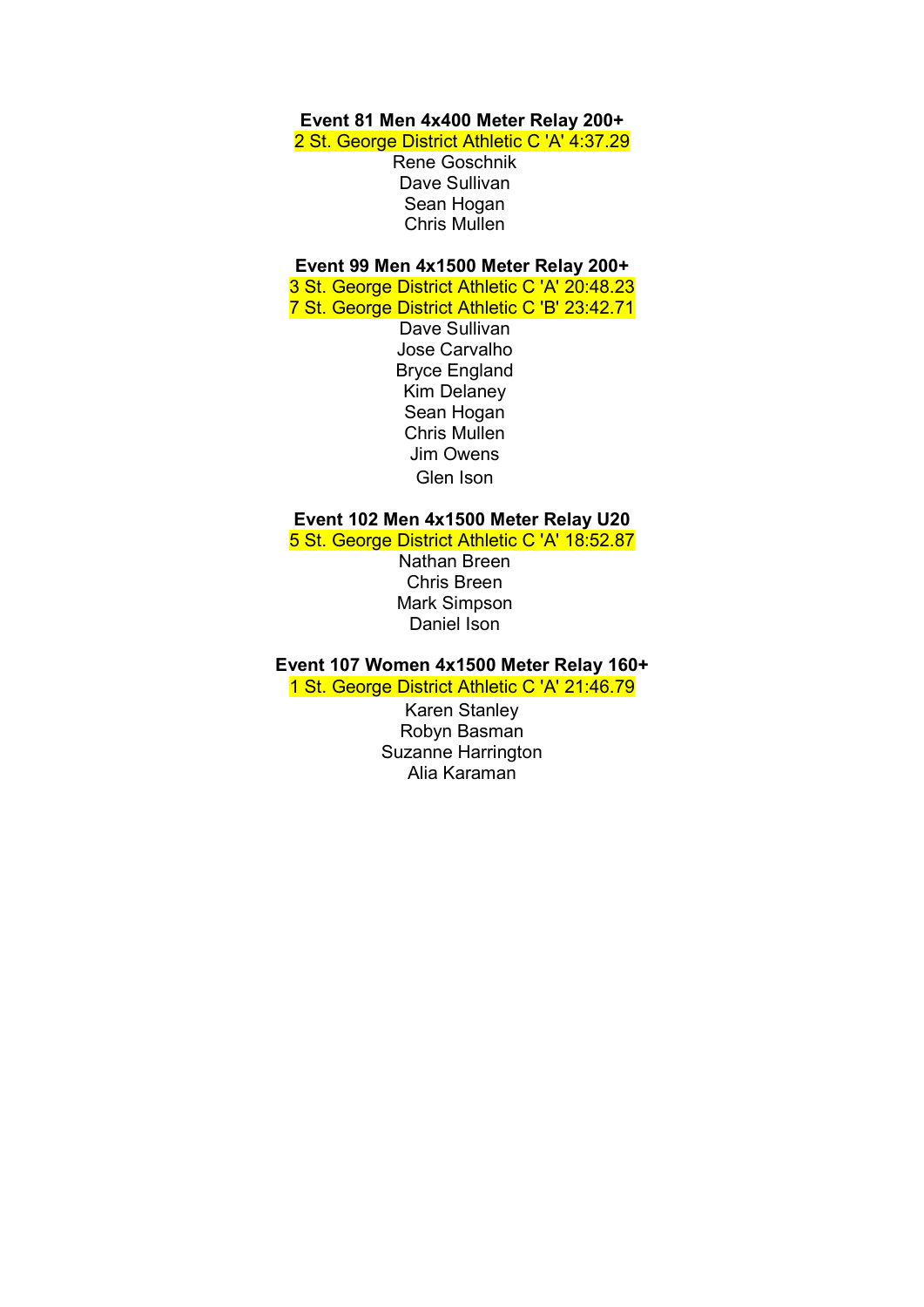#### **2014 ANSW Relay Championships**

**15th - 16th November 2014 ( Field Events ) SGDAC** individual field results.

# **Men Shot Put U18 Event 57 Men Shot Put U18**

1 A St George 80 St. George D 53.42m

3 3241 Pita Toamotu 15 St. George D 15.68m 4 3260 Mitchell Pepper 16 St. George D 15.28m 11 3296 Blake Grosvenor 16 St. George D 12.19m 19 3251 Brodie Anderson 17 St. George D 10.27m

> **Women Javelin Throw U18 Event 59 Women Javelin Throw U18**  1 A St George 80 St. George D 122.45m

#### 6 B St George 80 St. George D 95.79m

2 2068 Emily Wilson 17 St. George D 32.32m 6 Joanna Kambosos 16 St. George D 31.00m 6 Joanna Kambosos 16 St. George D 31.00m 9 3268 Jarawan Dixon 14 St. George D 30.18m 15 Kasia Slowikowski 16 St. George D 28.95m 21 3257 Irene Minutolo 15 St. George D 26.11m

#### **Women Discus Throw Open Event 113 Women Discus Throw Open**  5 A St George 80 St. George D 127.25m

4 3242 Grace Robinson 16 St. George D 38.20m 15 3256 Tania Minutolo 17 St. George D 33.37m 23 3338 Samantha Latanis 42 St. George D 27.14m 23 3268 Jarawan Dixon 14 St. George D 27.14m

#### **Women Shot Put U18 Event 114 Women Shot Put U18**  2 A St George 80 St. George D 45.43m

1 3242 Grace Robinson 16 St. George D 14.44m 9 3256 Tania Minutolo 17 St. George D 11.22m 13 3291 C Botho 13 St. George D 10.09m 18 2068 Emily Wilson 17 St. George D 9.68m